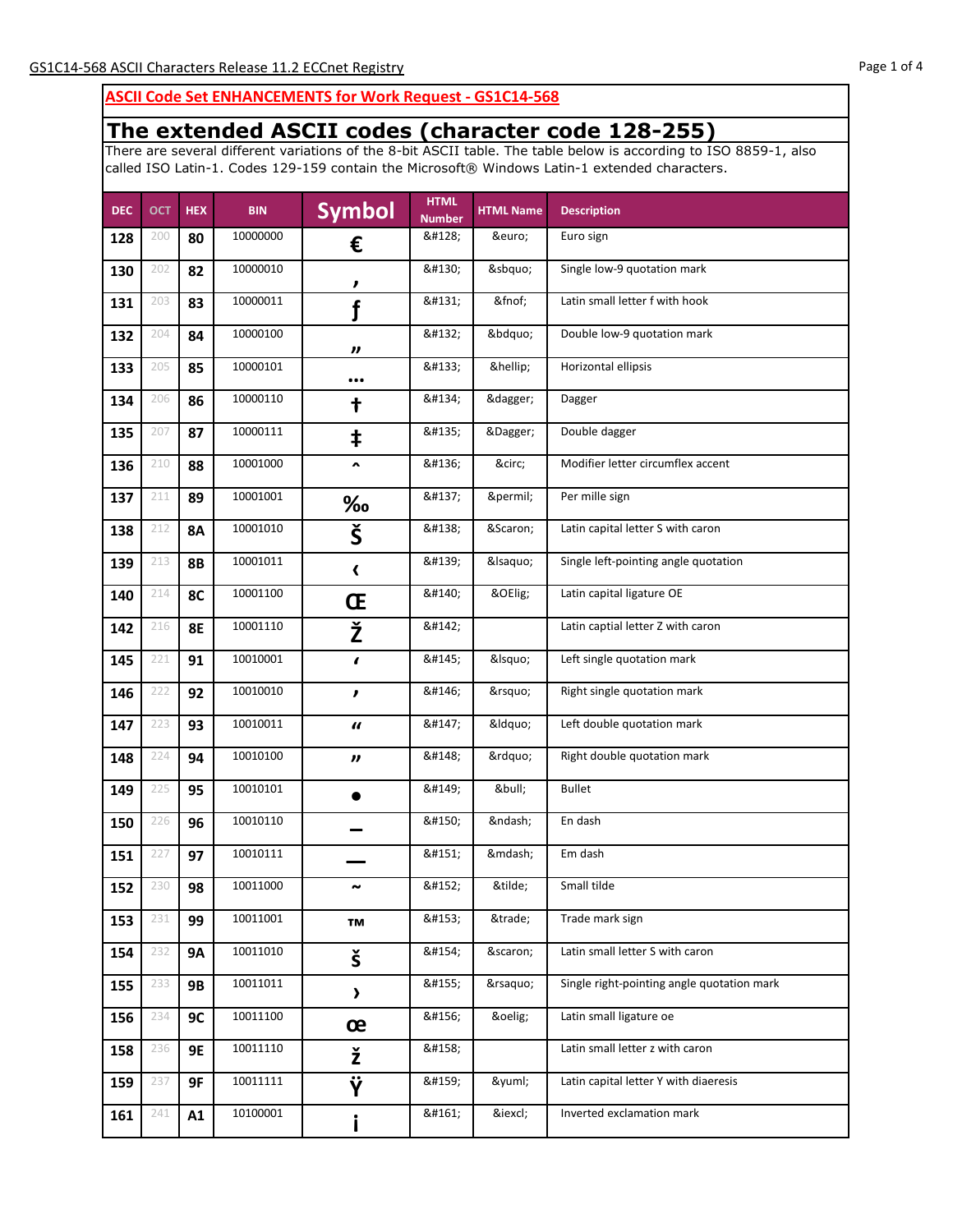**HEX** 

A2

A3

A4

A<sub>5</sub>

A6

A7

A8

A9

AA

AB

AC

**AD** 

AE

AF

**B0** 

**B1** 

 $B2$ 

**B3** 

**B4** 

**B5** 

**B6** 

**B7** 

**B8** 

**B9** 

BA

BB

BC

**BD** 

**BE** 

**BF** 

 $\mathsf{C0}$ 

 $C1$ 

10111001

10111010

10111011

10111100

10111101

10111110

10111111

11000000

11000001

¹

º

»

¼

½

¾

¿

À

Á

 $\mathbf{1}$ 

 $\mathbf{\Omega}$ 

 $\boldsymbol{\lambda}$ 

¼

 $\frac{1}{2}$ 

 $\frac{3}{4}$ 

j

À

Á

¹

º

»

¼

½

¾

¿

À

Á

Superscript one

Masculine ordinal indicator

Right double angle quotes

Fraction one quarter

Fraction three quarters

Inverted question mark

Latin capital letter A with grave

Latin capital letter A with acute

Fraction one half

**DEC** 

162

163

164

165

166

167

168

169

170

171

172

173

174

175

176

177

178

179

180

181

182

183

184

185

186

187

188

189

190

191

192

193

**OCT** 

242

243

244

245

246

247

250

251

252

253

254

255

256

257

260

261

262

263

264

265

266

267

270

271

272

273

274

275

276

277

300

301

|            | <u>elease II.2 ECChet Registry</u> |                              |                  |                               | rage z |
|------------|------------------------------------|------------------------------|------------------|-------------------------------|--------|
| <b>BIN</b> | <b>Symbol</b>                      | <b>HTML</b><br><b>Number</b> | <b>HTML Name</b> | <b>Description</b>            |        |
| 10100010   | ¢                                  | ¢                            | ¢                | Cent sign                     |        |
| 10100011   | £                                  | £                            | £                | Pound sign                    |        |
| 10100100   | ¤                                  | ¤                            | ¤                | Currency sign                 |        |
| 10100101   | ¥                                  | ¥                            | ¥                | Yen sign                      |        |
| 10100110   | ı<br>ı                             | ¦                            | ¦                | Pipe, Broken vertical bar     |        |
| 10100111   | ş                                  | §                            | §                | Section sign                  |        |
| 10101000   | $\bullet$                          | ¨                            | ¨                | Spacing diaeresis - umlaut    |        |
| 10101001   | $\mathbf{\copyright}$              | ©                            | ©                | Copyright sign                |        |
| 10101010   | ₫                                  | ª                            | ª                | Feminine ordinal indicator    |        |
| 10101011   | $\boldsymbol{\kappa}$              | «                            | «                | Left double angle quotes      |        |
| 10101100   | ┓                                  | ¬                            | ¬                | Not sign                      |        |
| 10101101   |                                    | ­                            | ­                | Soft hyphen                   |        |
| 10101110   | ®                                  | ®                            | ®                | Registered trade mark sign    |        |
| 10101111   |                                    | ¯                            | ¯                | Spacing macron - overline     |        |
| 10110000   | $\bullet$                          | °                            | °                | Degree sign                   |        |
| 10110001   | Ŧ                                  | ±                            | ±                | Plus-or-minus sign            |        |
| 10110010   | $\overline{2}$                     | ²                            | ²                | Superscript two - squared     |        |
| 10110011   | 3                                  | ³                            | ³                | Superscript three - cubed     |        |
| 10110100   | ,                                  | ´                            | ´                | Acute accent - spacing acute  |        |
| 10110101   | μ                                  | µ                            | µ                | Micro sign                    |        |
| 10110110   | 1                                  | ¶                            | ¶                | Pilcrow sign - paragraph sign |        |
| 10110111   |                                    | ·                            | ·                | Middle dot - Georgian comma   |        |
| 10111000   |                                    | ¸                            | ¸                | Spacing cedilla               |        |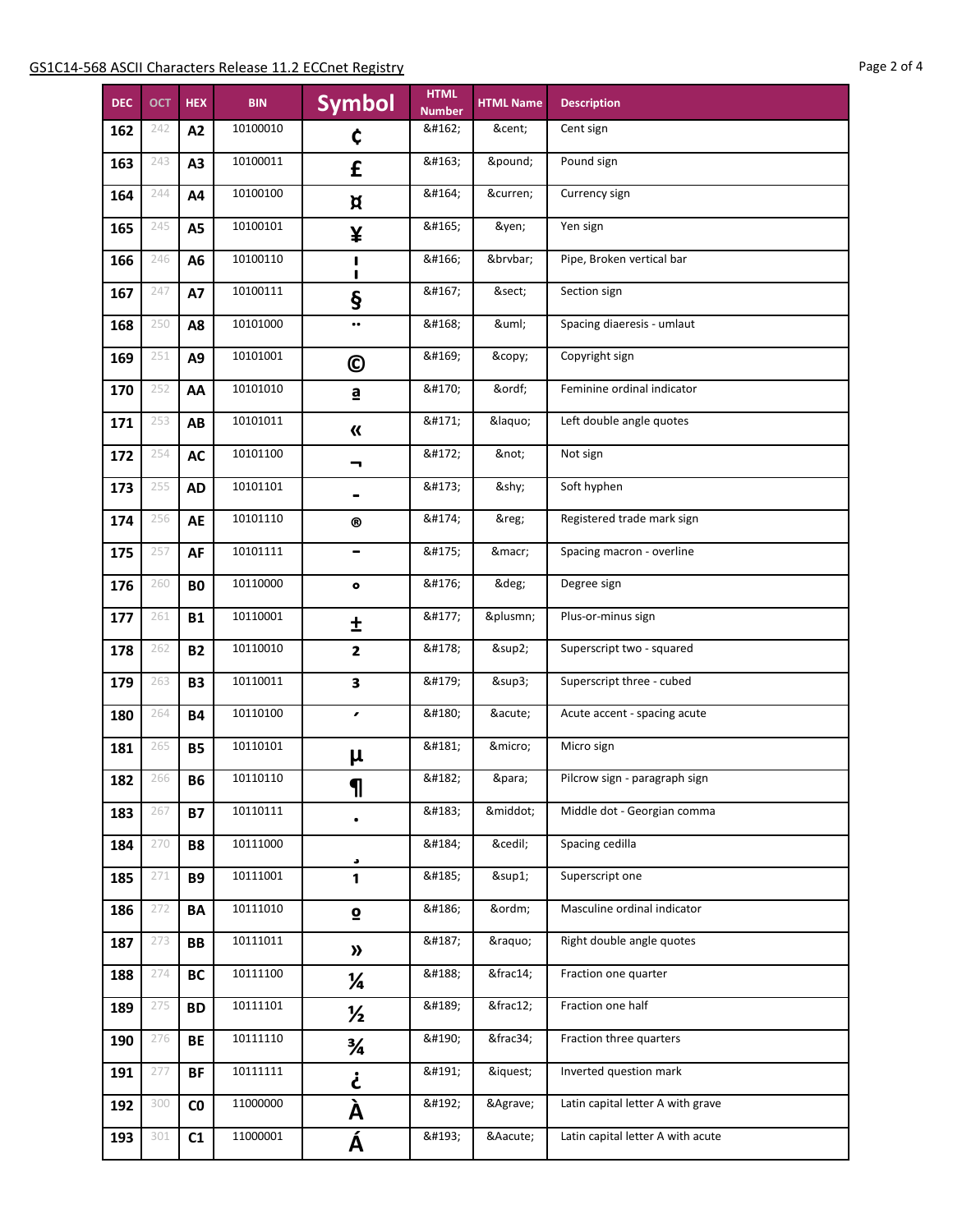| <b>DEC</b> | <b>OCT</b> | <b>HEX</b>     | <b>BIN</b> | <b>Symbol</b>             | <b>HTML</b><br><b>Number</b> | <b>HTML Name</b> | <b>Description</b>                     |
|------------|------------|----------------|------------|---------------------------|------------------------------|------------------|----------------------------------------|
| 194        | 302        | C <sub>2</sub> | 11000010   | Â                         | Â                            | Â                | Latin capital letter A with circumflex |
| 195        | 303        | C <sub>3</sub> | 11000011   | Ã                         | Ã                            | Ã                | Latin capital letter A with tilde      |
| 196        | 304        | C <sub>4</sub> | 11000100   | Ä                         | Ä                            | Ä                | Latin capital letter A with diaeresis  |
| 197        | 305        | C <sub>5</sub> | 11000101   | Å                         | Å                            | Å                | Latin capital letter A with ring above |
| 198        | 306        | C6             | 11000110   | Æ                         | Æ                            | Æ                | Latin capital letter AE                |
| 199        | 307        | C <sub>7</sub> | 11000111   | Ç                         | Ç                            | Ç                | Latin capital letter C with cedilla    |
| 200        | 310        | C8             | 11001000   | È                         | È                            | È                | Latin capital letter E with grave      |
| 201        | 311        | C <sub>9</sub> | 11001001   | É                         | É                            | É                | Latin capital letter E with acute      |
| 202        | 312        | <b>CA</b>      | 11001010   | Ê                         | Ê                            | Ê                | Latin capital letter E with circumflex |
| 203        | 313        | <b>CB</b>      | 11001011   | Ë                         | Ë                            | Ë                | Latin capital letter E with diaeresis  |
| 204        | 314        | cc             | 11001100   |                           | Ì                            | Ì                | Latin capital letter I with grave      |
| 205        | 315        | <b>CD</b>      | 11001101   |                           | Í                            | ĺ                | Latin capital letter I with acute      |
| 206        | 316        | <b>CE</b>      | 11001110   | ↑                         | Î                            | Î                | Latin capital letter I with circumflex |
| 207        | 317        | <b>CF</b>      | 11001111   | ÷                         | Ï                            | &luml            | Latin capital letter I with diaeresis  |
| 208        | 320        | D <sub>0</sub> | 11010000   | Đ                         | Ð                            | Ð                | Latin capital letter ETH               |
| 209        | 321        | D <sub>1</sub> | 11010001   | Ñ                         | Ñ                            | Ñ                | Latin capital letter N with tilde      |
| 210        | 322        | D <sub>2</sub> | 11010010   | Ò                         | Ò                            | Ò                | Latin capital letter O with grave      |
| 211        | 323        | D <sub>3</sub> | 11010011   | Ó                         | Ó                            | Ó                | Latin capital letter O with acute      |
| 212        | 324        | D <sub>4</sub> | 11010100   | Ô                         | Ô                            | Ô                | Latin capital letter O with circumflex |
| 213        | 325        | D <sub>5</sub> | 11010101   | Õ                         | Õ                            | Õ                | Latin capital letter O with tilde      |
| 214        | 326        | D6             | 11010110   | Ö                         | Ö                            | Ö                | Latin capital letter O with diaeresis  |
| 215        | 327        | D7             | 11010111   | $\boldsymbol{\mathsf{x}}$ | ×                            | ×                | Multiplication sign                    |
| 216        | 330        | D8             | 11011000   | Ø                         | Ø                            | Ø                | Latin capital letter O with slash      |
| 217        | 331        | D <sub>9</sub> | 11011001   | Ù                         | Ù                            | Ù                | Latin capital letter U with grave      |
| 218        | 332        | DA             | 11011010   | Ú                         | Ú                            | Ú                | Latin capital letter U with acute      |
| 219        | 333        | <b>DB</b>      | 11011011   | Û                         | Û                            | Û                | Latin capital letter U with circumflex |
| 220        | 334        | <b>DC</b>      | 11011100   | Ü                         | Ü                            | Ü                | Latin capital letter U with diaeresis  |
| 221        | 335        | <b>DD</b>      | 11011101   | Ý                         | Ý                            | Ý                | Latin capital letter Y with acute      |
| 222        | 336        | <b>DE</b>      | 11011110   | Þ                         | Þ                            | Þ                | Latin capital letter THORN             |
| 223        | 337        | <b>DF</b>      | 11011111   | ß                         | ß                            | ß                | Latin small letter sharp s - ess-zed   |
| 224        | 340        | EO             | 11100000   | à                         | à                            | à                | Latin small letter a with grave        |
| 225        | 341        | E1             | 11100001   | á                         | á                            | á                | Latin small letter a with acute        |